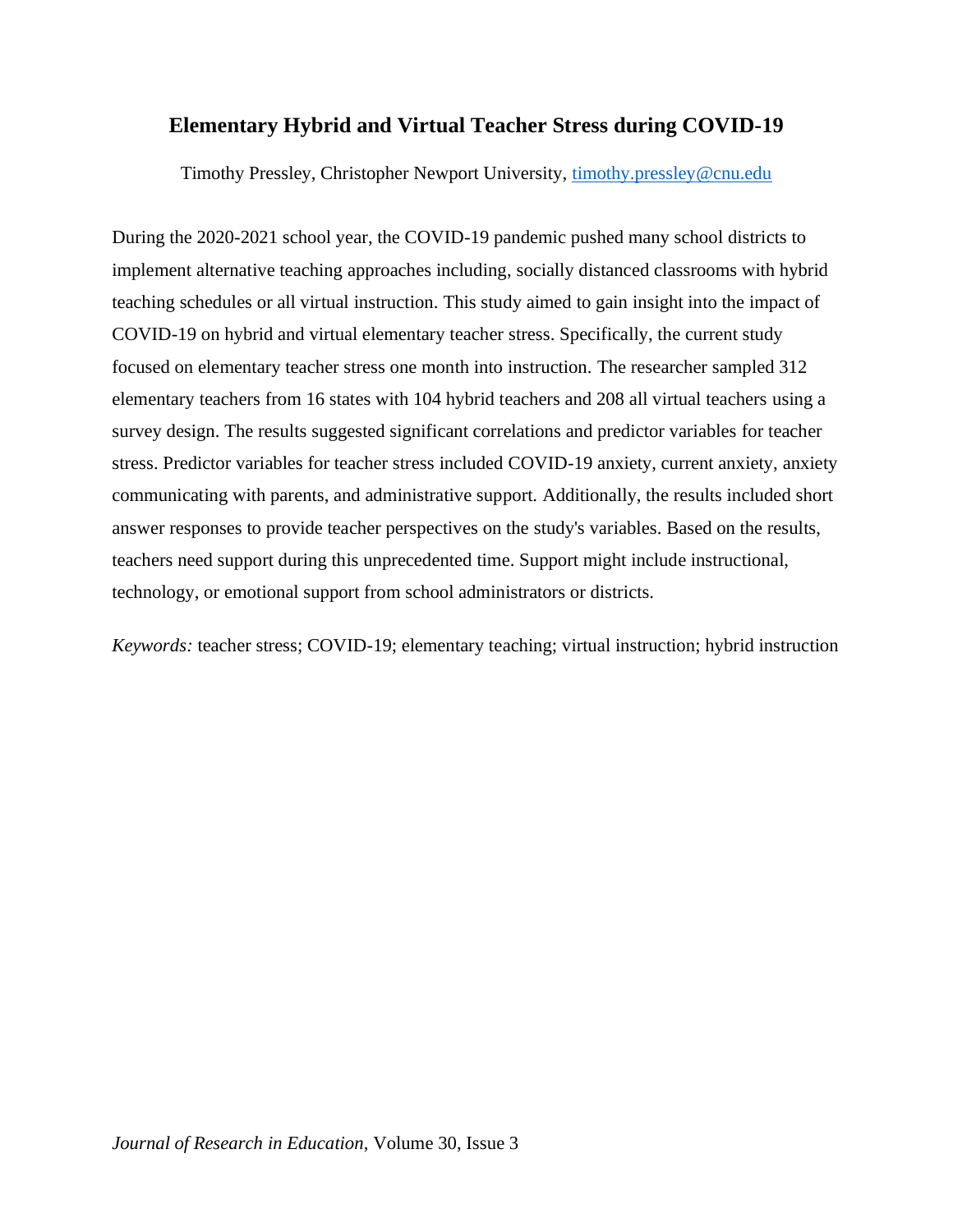During the spring of 2020, the Coronavirus disease pandemic (COVID-19; Center for Disease and Prevention, 2020) drastically impacted society as a whole and moved K-12 schools to a virtual format (Wu et al., 2020). As elementary teachers returned to instruction for the 2020- 2021 school year, many returned to drastically different learning environments, routines, and instructional approaches. Teachers faced new requirements for instruction, job expectations, and classroom environments. Districts pushed teachers to learn new virtual instruction pedagogy and platforms and made teachers the first resource for parents who had questions and concerns about district instructional technology, safety protocols, and instructional practices. With changes to instructional approaches, teachers, schools, and districts faced many challenges when providing hybrid and virtual teaching. These challenges included technology issues for students who may not have internet access or access to proper technology (Simmons, 2020), teachers incorporating new approaches to planning and instruction (Honigsfeld & Nordmeyer, 2020), and requiring teachers to learn new technology platforms (Wiggins, 2020). In addition to technology and instructional issues, teachers also struggled to get students to engage during virtual instruction and faced high absenteeism rates for students during virtual instruction periods (Leech et al., 2020). With all the new challenges and COVID-19 policies teachers faced, it is important to understand their impact on teachers who taught hybrid and virtually fall 2020.

Though the new challenges and demands may have been necessary to return to school during COVID, they added to teachers' already full workloads, which even before COVID-19 impacted teacher stress (Ferguson et al., 2012). Furthermore, with all the new demands teachers faced coming back to the classroom during the COVID-19 pandemic, they also faced the possibility of new stressors such as the threat of catching COVID-19, developing new lessons to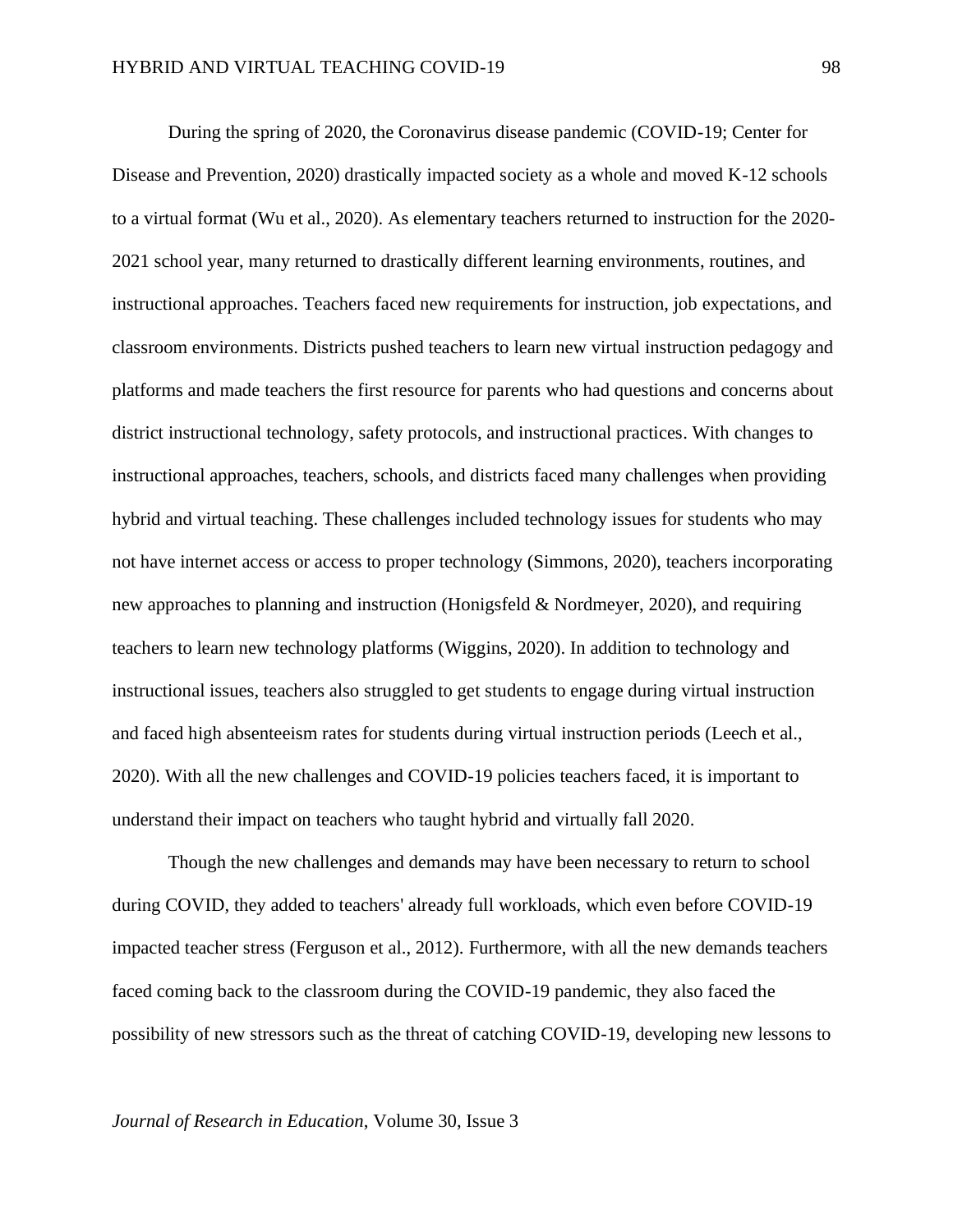meet new requirements, implementing COVID-19 safety protocols, and implementing district technology requirements. With the new challenges teachers faced during the COVID-19 pandemic, it is crucial to understand how they may impact teacher stress. Thus, the purpose of this study was to gain insight into the impact of COVID-19 on hybrid and virtual elementary teacher stress one month into the 2020-2021 school year. The researcher asked the following research questions to explore elementary teacher stress and anxieties during the COVID-19 pandemic.

- 1) According to teachers, what factors predict teacher stress during hybrid and virtual instruction during COVID-19?
- 2) What are teachers' perceptions of stressors during COVID-19?

The researcher believed it was essential to explore these questions to gain insight into the effects on teachers' during the COVID-19 pandemic. Throughout the first month, elementary teachers had the opportunity to adjust to the new instructional requirements and district-provided technology. However, because of the ever-changing influence of COVID-19, teachers faced changes in instructional approaches and district policies. Research on the impact of COVID-19 and education has only begun and is still limited (Bintliff, 2020; Marshall et al., 2020; Pressley, 2021). Previously, Pressley (2021) found that elementary and secondary teachers, no matter the instructional approach (face-to-face, hybrid, or virtual), had a high level of stress and anxiety during COVID-19 across K-12 teachers. Additionally, the predictor variables included COVID-19 anxiety, anxiety communicating with parents, anxiety teaching, and administrative support. Another article focused on the impact of COVID-19 on teachers found that teachers struggled to balance their own lives while teaching from home, which led to higher stress levels (Bintliff, 2020). Based on the previous literature, the researcher hypothesized that predictor variables of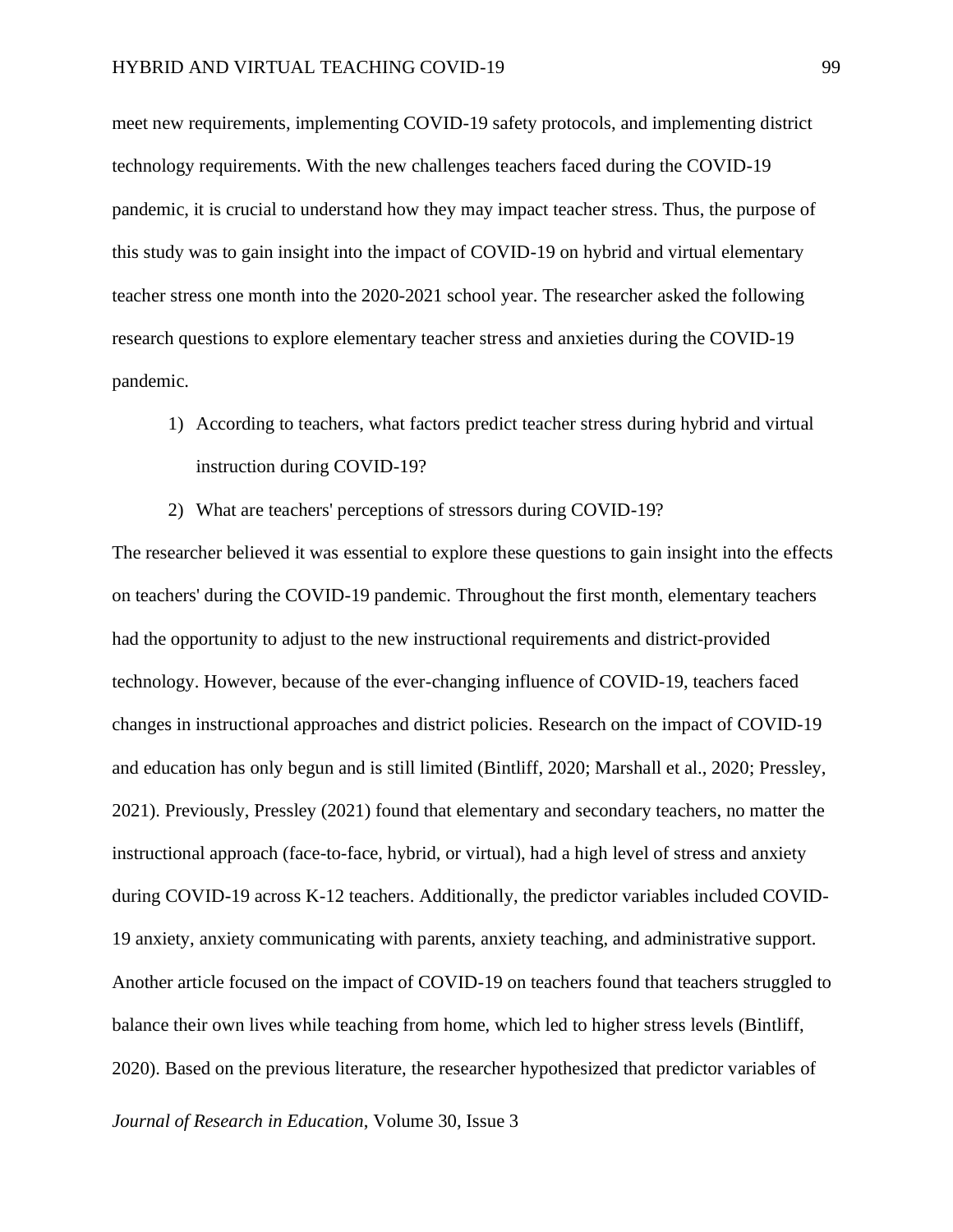teacher stress would include anxiety communicating with parents, COVID-19 anxiety, anxiety teaching, and administrative support. Additionally, because the sample only included hybrid and virtual elementary teachers, the researcher hypothesized that anxiety with district technology and virtual instruction would predict teacher stress.

## **Teacher Stress**

Prior to the COVID-19 pandemic, teaching was a stressful job, with close to 8% of teachers leaving teaching (Fitchett et al., 2017; Harmsen et al., 2018; Herman et al., 2018), with 40-50% of teachers leaving teaching during the first five years (Ryan et al., 2017). Previous studies have examined a wide range of potential variables that impacted teacher stress, including the school environment, classroom factors, and instructional factors (Ryan et al., 2017; Stoeber & Rennert, 2008). Kyriacou (2001) defined teacher stress as "the experience by a teacher of unpleasant, negative emotions, such as anger, tension, frustration, or depression, resulting from some aspect of work as a teacher" (p. 28). However, he stated that other stress models also included pressure and demands, teachers' ability to cope with demands, and teacher burnout (Kyriacou, 2001; Maslach & Leiter, 2016). Therefore, it is important to understand teacher stress as it can influence teachers in several ways, including burnout or resignation from teaching altogether (Klassen & Chiu, 2010; Kyriacou, 2001).

Within the school environment, several factors may impact teacher stress, including required testing (Lambert et al., 2018; Nathaniel et al., 2016; Ryan et al., 2017), the student population (Bottiani et al., 2019; Herman et al., 2018), and other teachers within the building (Bottiani et al., 2019; Ferguson et al., 2012; Skaalvik & Skaalvik, 2015). Specifically, Ryan et al. (2017) found states that use test-based accountability systems as part of the teacher evaluation system was directly related to teacher stress. This stress also led to higher rates of attrition within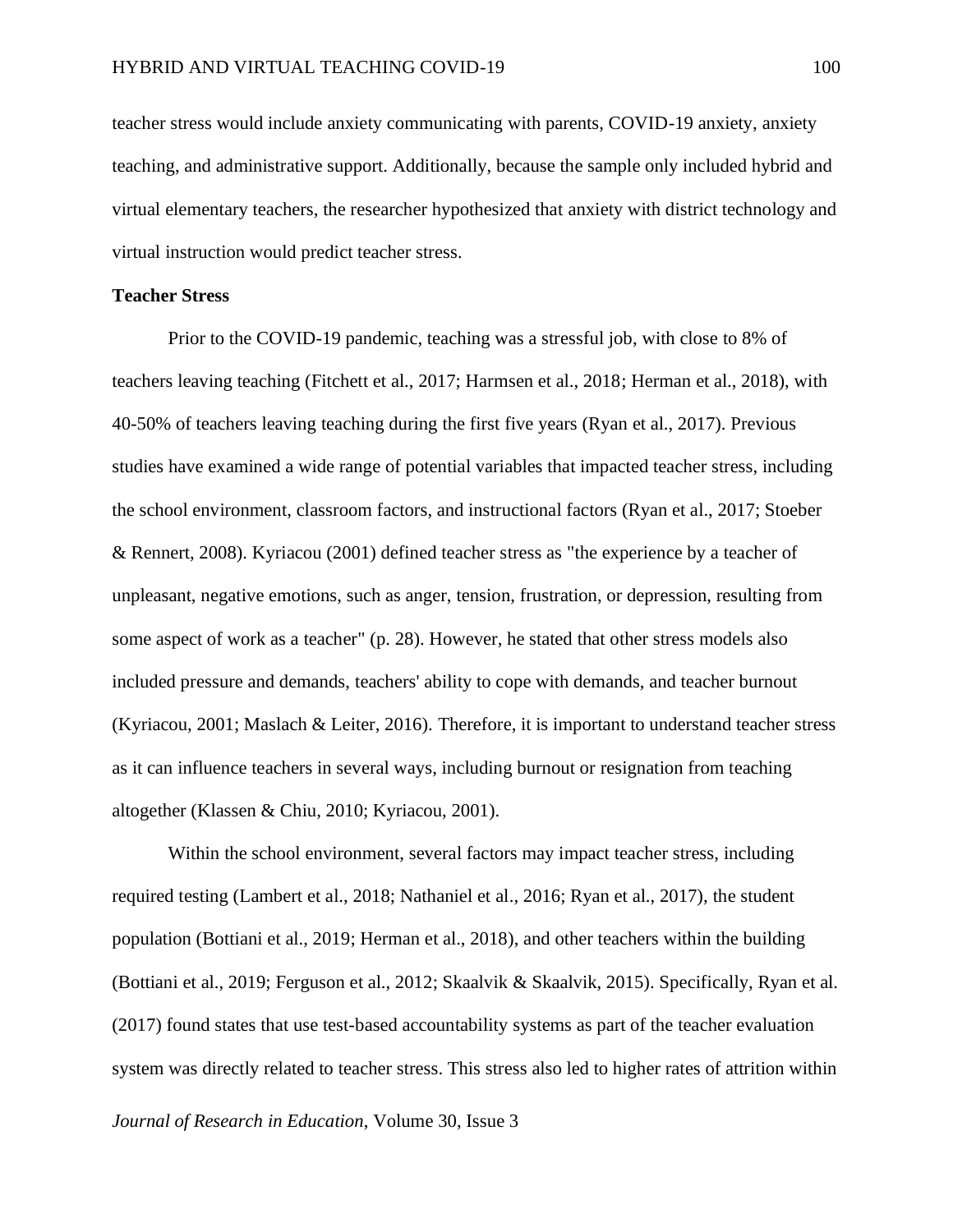the teaching profession. However, if a teacher felt high amounts of pressure within the school from administrators, the researchers found a negative prediction rate with attrition (Ryan et al., 2017). Going beyond testing, school demographics, and resources provided to teachers may also impact teacher stress, with teachers teaching in lower socioeconomic schools and fewer resources having higher levels of stress (Bottiani et al., 2019; Herman et al., 2018). Finally, other teachers in the school may also impact a teacher's stress. This impact may have a negative effect on teacher stress when faced with disagreements between team members or if individual goals do not align with the grade level team. However, other teachers may positively affect teachers by creating a sense of job satisfaction and support among teachers (Bottiani et al., 2019; Skaalvik & Skaalvik, 2015).

A primary source of teacher stress within the classroom environment was student behavior (Bottiani et al., 2019; Lambert et al., 2007), with student behavior being a significant predictor of teachers leaving teaching (Ferguson et al., 2012; Skaalvik & Skaalvik, 2015). Bottiani et al. (2019) recently found that disruptive student behavior had a positive association with teacher stress and burnout; however, this association decreased with support from resources, so much so that no association existed between student behavior and stress when resources were available to teachers. Teacher stress may also impact the classroom environment, with higher stress leading to less effective classroom practice (Braun et al., 2019; Larson et al., 2018) and ineffective learning environments (McLean & Connor, 2015).

*Journal of Research in Education*, Volume 30, Issue 3 At an individual level, the day-to-day work requirements led to a majority of stress for teachers. Specifically, teachers felt overworked due to the implantation of new curriculums and initiatives, hectic workdays, and limited time to complete tasks such as preparing for teaching, making necessary copies, and communicating with stakeholders (Ferguson et al., 2012; Skaalvik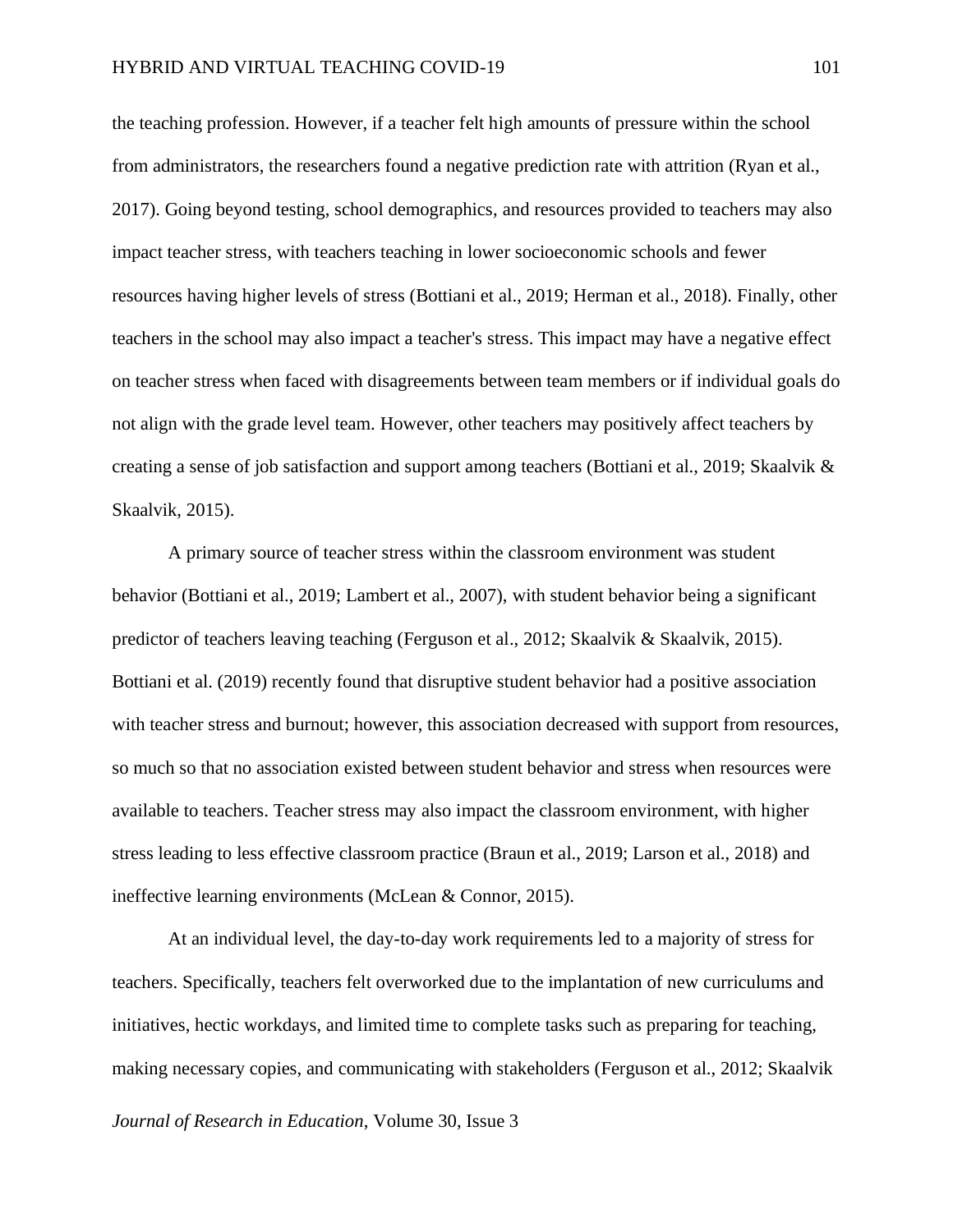& Skaalvik, 2015). In particular, females reported higher stress levels and burnout than their male counterparts due to the heavy workload (Bottiani et al., 2019; Klassen & Chiu, 2010). The heavy workload led teachers to feelings of exhaustion, lower self-efficacy, and lower self-esteem (Bottiani et al., 2019; Skaalvik and Skaalvik, 2015). Teachers also felt pressure from student parents (Pelletier et al., 2002; Stoeber & Rennert, 2008). Specifically, Stoeber and Rennert (2008) found that teachers often strived for perfection because of students' parents in their class. Striving for perfection added stress and was associated with exhaustion and burnout. Similarly, Pelletier et al. (2002) found pressure from parents to contribute to teacher burnout, especially in private schools where parents may have higher demands because they pay for their child's education.

#### **Method**

This exploratory, mixed-methods study focused on teachers' stress during the 2020-2021 school year, which saw many school districts take on alternate approaches to instruction due to the COVID-19 pandemic. Specifically, the researcher used survey data to analyze predictor variables for teacher stress and qualitative data (open-ended responses) to explore stressors for teachers teaching in a hybrid or virtual format.

## **Participants**

To provide insight into the impact of teaching during the COVID-19 pandemic on teacher stress, sampling included convenience and snowball (*N*=312) to recruit teachers across the United States (16 states) to complete the electronic survey the first week of October 2020. The researcher decided on this time frame as it allowed teachers to settle into the school year and provide insight into stressors and anxieties teachers faced beyond the first couple of week challenges (e.g., roster changes due to students enrolling late or new schedules). The Institutional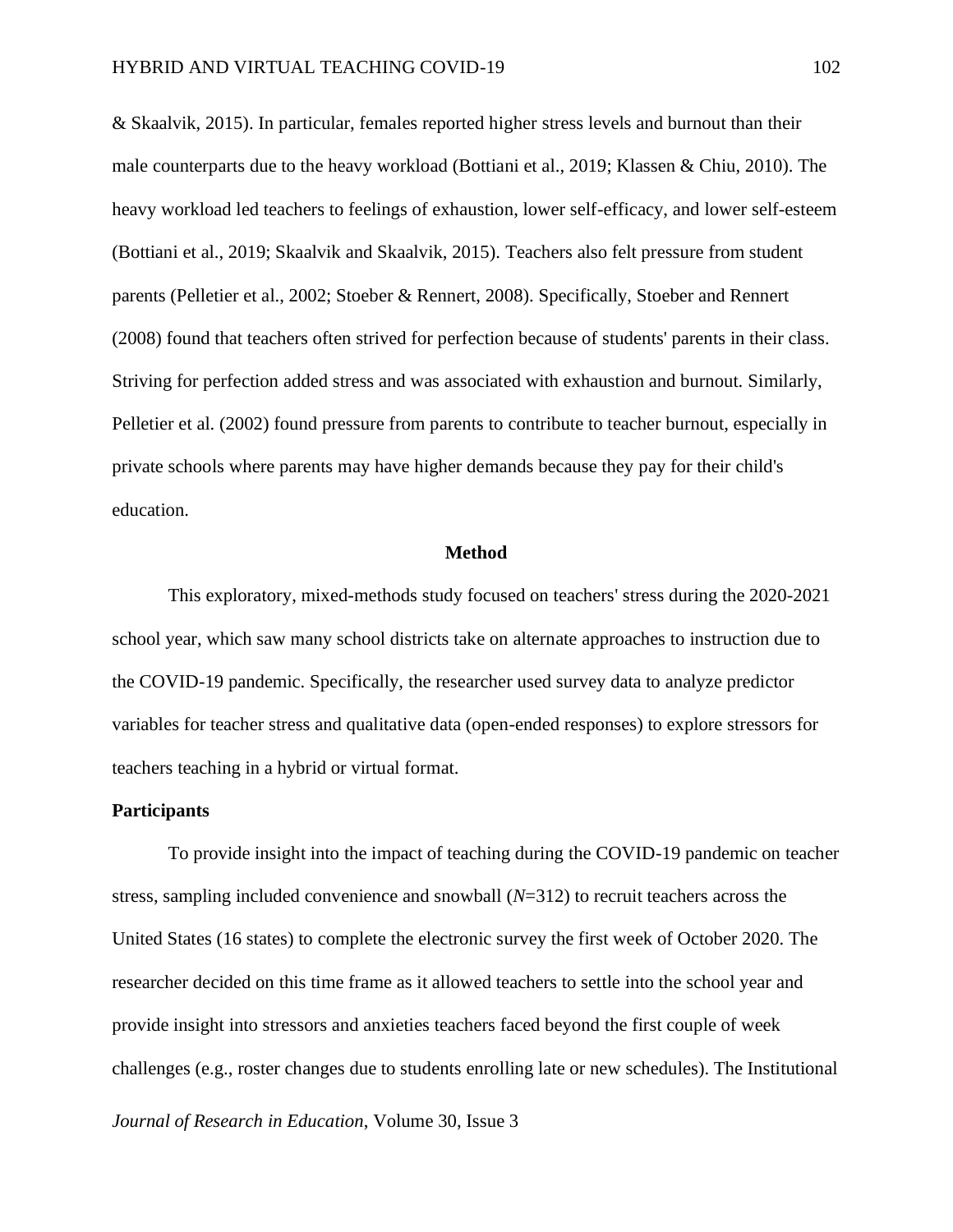Review Board of the researcher approved the study, and the researcher followed ethical guidelines of the American Psychological Association in the completion of the research.

To qualify, teachers had to currently teach at an elementary school in the United States. For the current study, elementary teachers consisted of teachers teaching K-5. The sample included 104 (33%) hybrid teachers and 208 (67%) all virtual teachers when surveyed. Demographics of the sample included 265 (84.9%) Caucasian/white, 26 (8.3%) Hispanic, 10 (3.2%) Black, 8 (2.5%) Asian/Pacific Islander, and 3 (1%) American Indian/Alaskan Native. Teacher experience ranged from 0-33 years of teaching experience  $(M = 13.66, SD = 9.14)$ . The sample included teachers who taught at a range of school locations, with 192 (61.5%) identifying their current school as suburban, 58 (18.6%) rural, and 62 (19.9%) Urban.

## **Survey**

The electronic survey included three different scales to measure teacher stress. The first scale included was the COVID Anxiety Scale (CAS; Lee, 2020;  $\alpha$ =.90). The CAS is a fivequestion survey that asks participants to rate how often they have experienced stress and anxiety due to COVID-19 in the last two weeks. An example question includes, "I had trouble falling asleep because I was thinking about the coronavirus." Answers included a five-point scale ranging from 0 (*not at all*) to 4 (*nearly every day*). A score of  $\geq$  9 indicates COVID-19 related anxiety (Lee, 2020).

The survey also included five one-item anxiety questions (Davey et al., 2007) focused on teaching during fall 2020. Davey et al. (2007) found a one-item anxiety scale to adequately measure anxiety with associated results to the 20 question Spielberger State Trait Anxiety Inventory. In the current study, the researchers scored each question separately with answers ranging on a five-point scale from 1 (*not at all anxious*) to 5 (*extremely anxious*). To measure the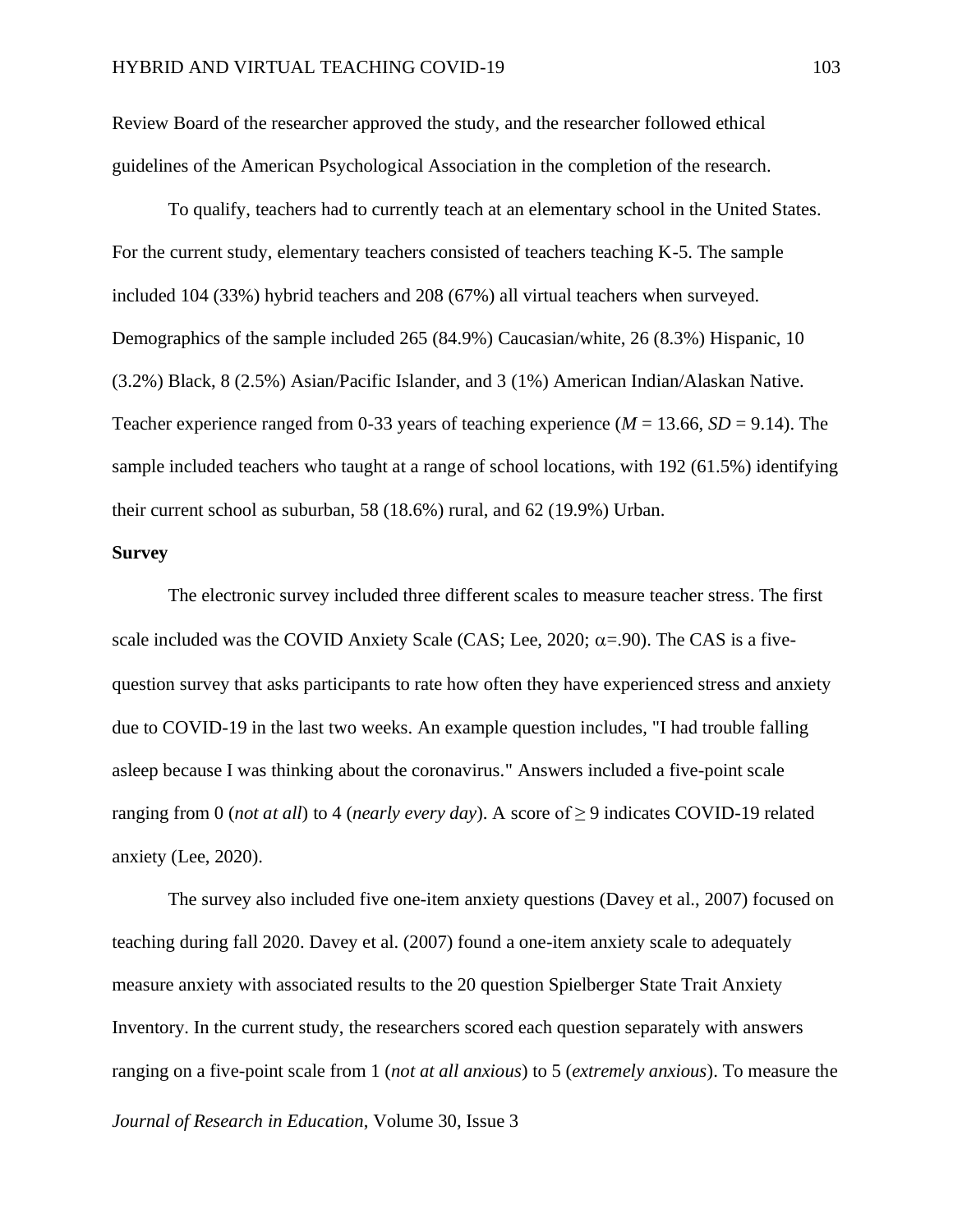outcome variables of beginning of the year anxiety and current anxiety, the current study utilized the questions, "How did you feel at the beginning of the 2020 school year?" and "How do you currently feel about teaching?" Additionally, the current study explored predictor variables using the questions, "How do you feel using the technology provided by your district?", "How do you feel communicating with parents during the 2020 school year?" and "How do you feel communicating with administrators during the 2020 school year?"

Additionally, the survey included subscales of teacher stress ( $\alpha = 80$ ) and administration support ( $\alpha$ =.84; Seidman & Zager, 1986). The teacher stress and administration support scales presented teachers with questions about their perspective on teaching with responses including a 6-point scale ranging from *strongly agree* to *strongly disagree*. Example questions included, "I find it difficult to calm down after a day of teaching," and "I believe that my efforts in the classroom are unappreciated by the administrators." Teacher stress and administration support scores ranged from 6-36, with a higher score suggesting higher stress and administration support (Seidman & Zager, 1986).

The last question of the survey provided teachers an opportunity to provide more details on their thoughts of returning to teaching during COVID-19 with the open-ended question, "What have been the biggest challenges you have faced as a teacher during fall 2020?"

## **Data Analysis**

*Journal of Research in Education*, Volume 30, Issue 3 Data analysis used Pearson's correlation to determine the association between stress and the nine variables, which included teacher stress, anxiety returning to teaching during fall 2020, anxiety using district technology, anxiety providing virtual instruction, current anxiety (approximately one month into the school year), anxiety communicating with parents, anxiety communicating with administrators, teacher perception of administrator support, and COVID-19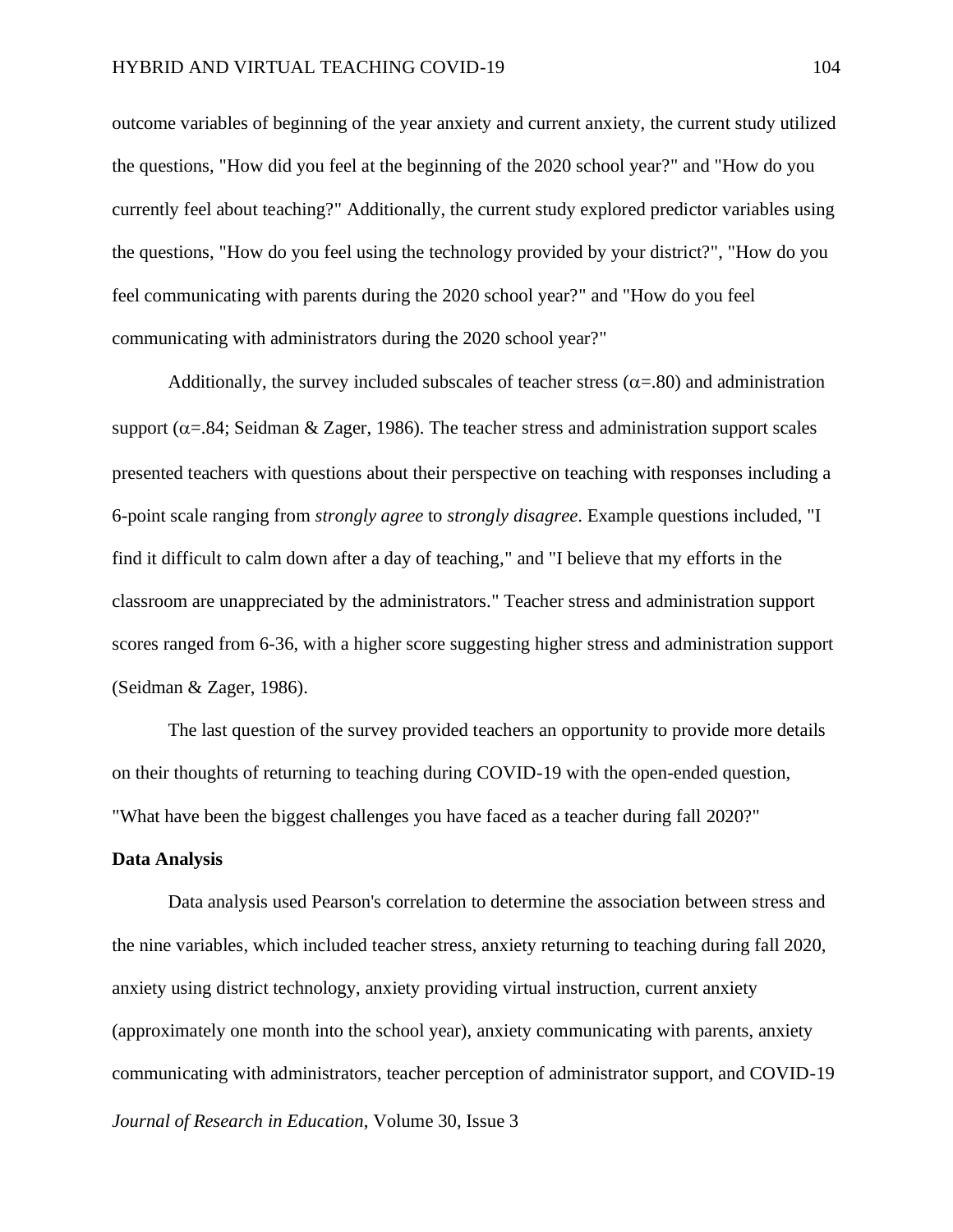anxiety. Additionally, the researcher conducted a hierarchical multiple regression model to determine predictor variables, controlling for ethnicity, location (rural, urban, & suburban), and years of teaching experience. Lastly, the researcher screened the data to check that the assumptions for multiple regression analyses were met. No issues were found with singularity, multicollinearity, dependence of errors, normality, linearity, or homoscedasticity of residuals (Tabachnick & Fidell, 2001).

To analyze the qualitative data of the short-response question, the researcher used opencoding to develop themes from teachers' short response answers at the end of the survey (Strauss & Corbin, 1998). The inclusion of the qualitative data provided insight into the constructs of teacher stress and shared teacher perceptions of teaching stressors during COVID-19 (Braun et al., 2020).

#### **Results**

#### **Teacher Stress**

The results suggested the teachers in the current sample had high levels of stress ( $M =$ 25.16, *SD* = 7.40). Additionally, a further analysis using Pearson's *r* discovered significant, moderate correlations with current anxiety ( $r = .47$ ,  $p = .000$ ), COVID-19 anxiety ( $r = .46$ ,  $p =$ .000), anxiety communicating with parents ( $r = .40$ ,  $p = .000$ ), and anxiety communicating with administrators ( $r = .33$ ,  $p = .000$ ). The analysis also suggested significant, weak correlations with administrative support ( $r = .29$ ,  $p = .000$ ), anxiety using district technology ( $r = .19$ ,  $p = .001$ ), and anxiety providing virtual instruction ( $r = .15$ ,  $p = .010$ ). See Table 1 for full correlation table.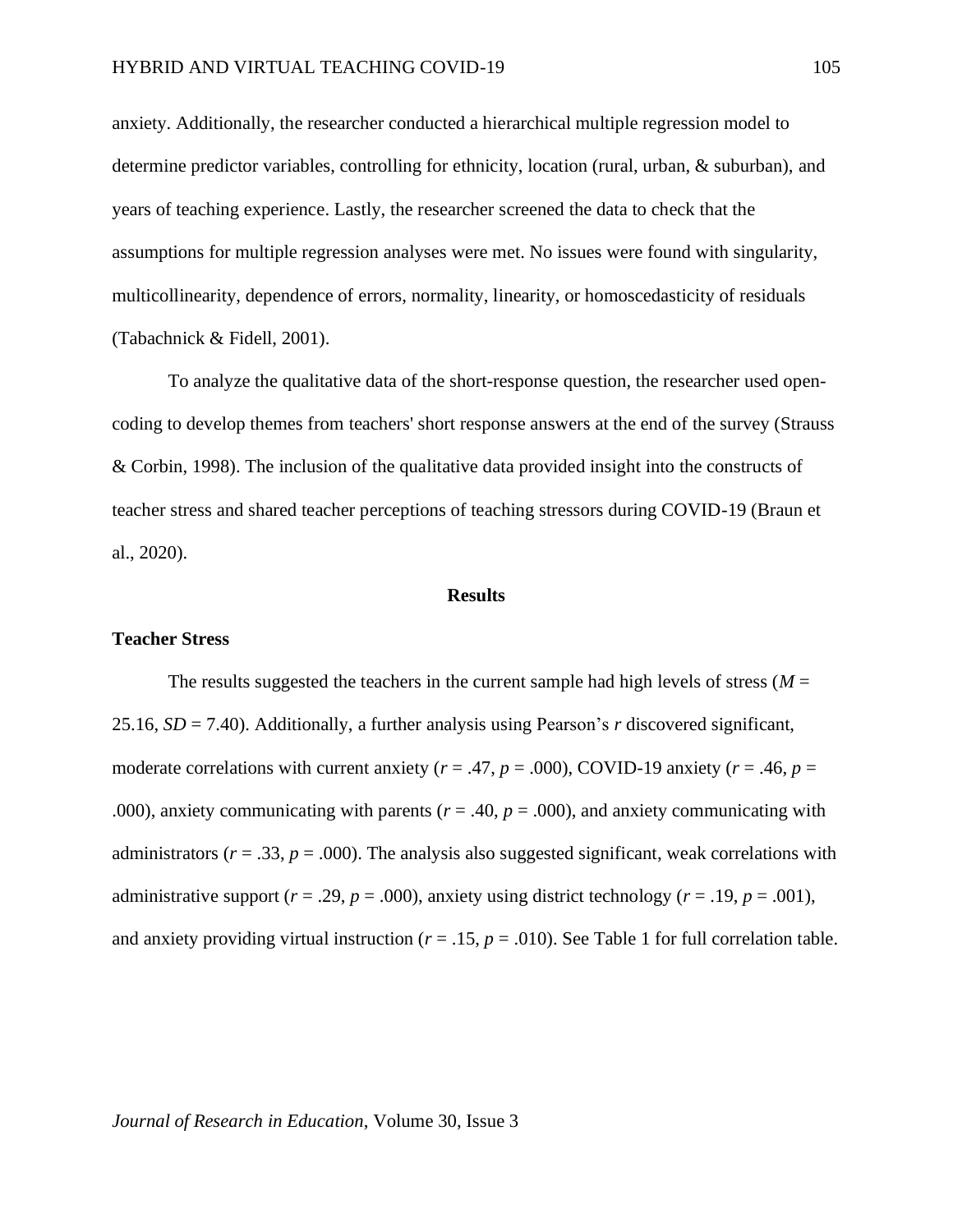# **Table 1**

*Correlations and Descriptive Statistics*

|                                                                                         | $\boldsymbol{M}$ | SD   | 1        | $\overline{2}$ | 3        | $\overline{4}$ | 5        | 6        | $\boldsymbol{7}$ | $\,8\,$    | 9 |
|-----------------------------------------------------------------------------------------|------------------|------|----------|----------------|----------|----------------|----------|----------|------------------|------------|---|
| 1. Stress                                                                               | 25.2             | 7.40 |          |                |          |                |          |          |                  |            |   |
| 2. Anxiety the<br>first week of the<br>2020 school year<br>3. Anxiety using<br>district | 3.1              | 0.70 | 0.09     |                |          |                |          |          |                  |            |   |
| technology<br>4. Anxiety<br>providing virtual                                           | 2.88             | 0.77 | $0.19**$ | $0.56**$       |          |                |          |          |                  |            |   |
| instruction<br>5. Current<br>Anxiety                                                    | 3.02             | 0.71 | $0.15*$  | $0.71**$       | $0.69**$ |                |          |          |                  |            |   |
| (Approx. month<br>into school year)<br>6. Anxiety<br>communicating                      | 2.69             | 0.78 | $0.46**$ | $0.50**$       | $0.46**$ | $0.47**$       |          |          |                  |            |   |
| with parents<br>7. Anxiety                                                              | 2.49             | 0.91 | $0.40**$ | $0.37**$       | $0.31**$ | $0.42**$       | $0.53**$ |          |                  |            |   |
| communicating<br>with<br>administrators                                                 | 2.28             | 0.95 | $0.33**$ | $0.18**$       | $0.21**$ | $0.22**$       | $0.34**$ | $0.42**$ |                  |            |   |
| 8. Teacher<br>perception of<br>Administrator                                            |                  |      |          |                |          |                |          |          |                  |            |   |
| Support                                                                                 | 16.71            | 7.73 | $0.29**$ | 0.02           | 0.07     | 0.03           | $0.14*$  | $0.16**$ | $0.57**$         | 0.18       |   |
| 9. CAS                                                                                  | 3.37             | 3.64 | $0.46**$ | $0.16**$       | $0.12*$  | 0.08           | $0.28**$ | $0.27**$ | $0.20**$         | $\ast\ast$ |   |
| <i>Note.</i> $N = 312$ .<br>$\sim$ $\sim$ $\sim$ $\sim$                                 |                  |      |          |                |          |                |          |          |                  |            |   |

\*  $p < .05$ . \*\*  $p < .01$ .

After controlling for the variables of ethnicity, location, and teaching experiences, the regression indicated that the model explained 40% ( $R^2$ =.40) of the variance and the model was significant,  $F(3, 311)=20.11$ ,  $p = .000$ . Specifically, four variables remained as significant predictors for teacher stress, those being COVID-19 anxiety ( $\beta$  = .31,  $p$  = .000), current anxiety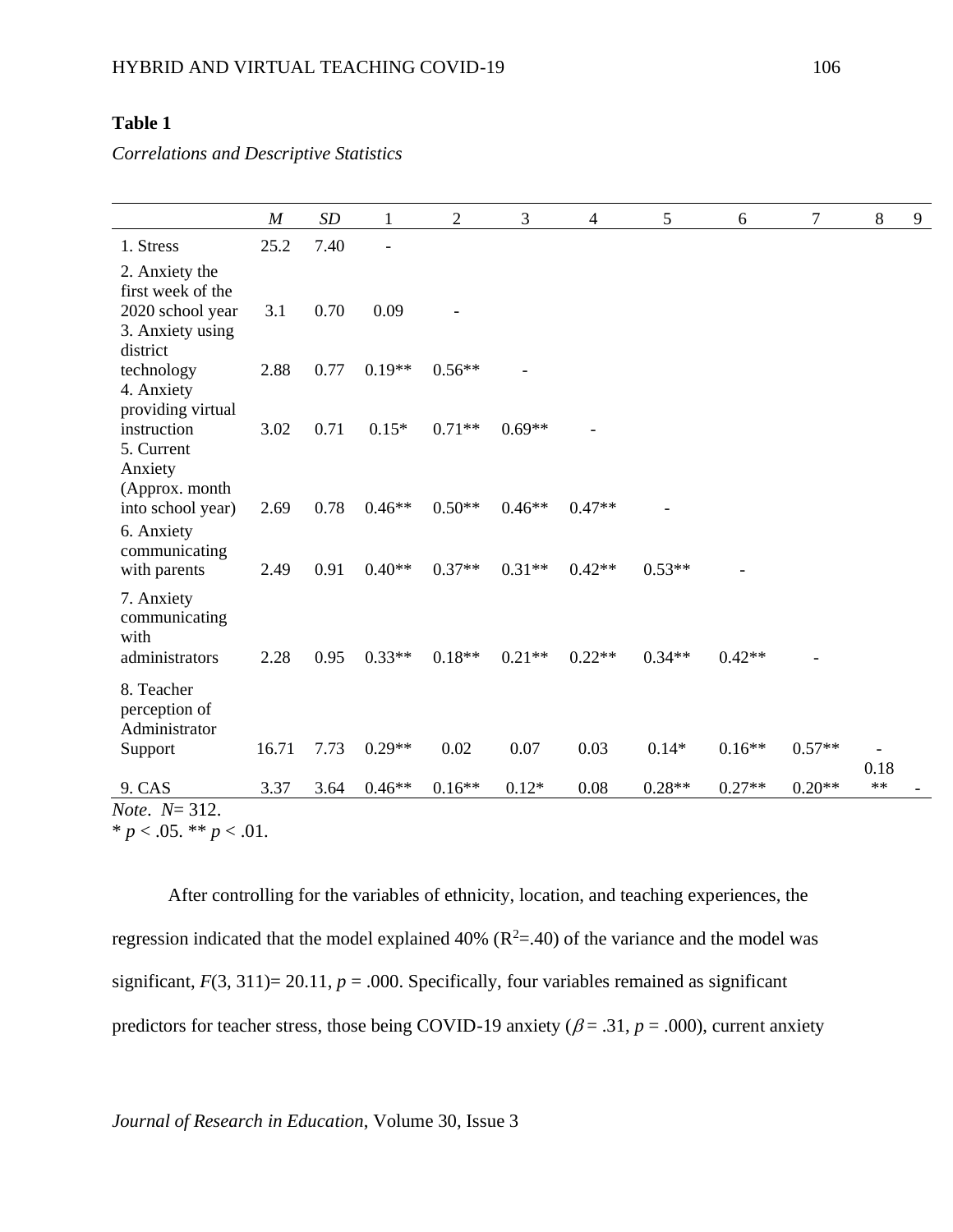( $\beta$  = .30,  $p$  = .000), anxiety communicating with parents ( $\beta$  = .19,  $p$  = .002), and administrative

support ( $\beta$  = .17,  $p$  = .003). See Table 2 for predictor variables.

## **Table 2**

|                                    |      | SЕ   |      |      |       |
|------------------------------------|------|------|------|------|-------|
| <b>Administrative Support</b>      | 0.16 | 0.05 | 0.17 | 3.03 | 0.003 |
| <b>CAS</b>                         | 0.63 | 0.10 | 0.31 | 6.47 | 0.000 |
| <b>Current Anxiety</b>             | 2.82 | 0.56 | 0.30 | 5.07 | 0.000 |
| Anxiety communicating with parents |      |      |      |      |       |
| during the 2020 school year?       | 1.50 | 0.47 | 0.19 | 3.18 | 0.002 |

*Significant Predictors of Teacher Stress*

## *Teacher Perspective of Stress*

The qualitative data found 102 teachers mentioned heavy workloads and unrealistic expectations. Specifically, 53 teachers shared feeling overwhelmed with the amount of work asked of them this year. Additionally, 21 hybrid teachers felt overwhelmed because they were teaching students in person and online simultaneously. As one teacher shared, "We are being asked to work two jobs with the compensation of one. It is nearly impossible to make sure my inperson and virtual students are learning the content. It is just frustrating." A second hybrid teacher shared, "I feel like I have two full-time jobs teaching hybrid. I can't keep up, and I am totally overwhelmed."

Tying into the theme of overwhelmed teachers, a second construct leading to teacher stress included unrealistic expectations set by school administrators and districts ( $N = 27$ ). Some of the expectations teachers shared focused on schools and districts putting "too much on teachers'' plates" and "not enough time to complete administrative expectations for each student." Other unrealistic expectations shared by teachers include learning a new learning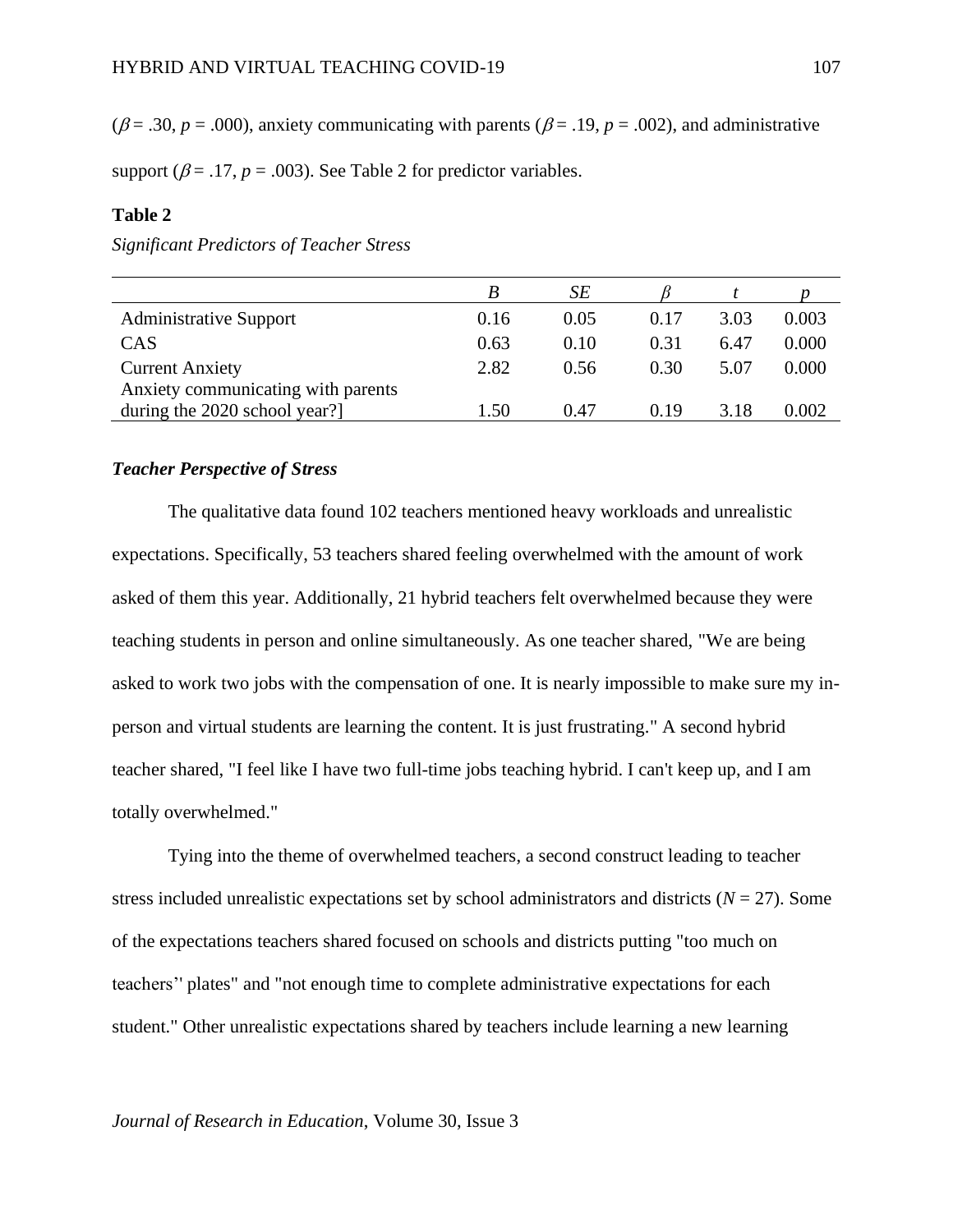management system for providing assignments and the number of lesson plans required, especially for hybrid teachers who had to provide lesson plans for virtual and in-person groups of students. As one teacher shared, "There is absolutely no way I can meet the expectations handed down from above. I am sick and tired of hearing 'problem solve' and 'be creative' from people who have no idea what being a teacher is like these days." Because of the unrealistic expectations and overwhelming feelings, 12 teachers mentioned the lack of balance between work and life. As a hybrid teacher shared, "Work comes home every single night for hours, there is not enough time in the day to get everything done that is required." A second hybrid teacher shared similar thoughts, "I am exhausted from all the work. Last week I logged 47 hours at home after my school hours. I don't know if I can keep this up!" Virtual teachers also shared challenges regarding the lack of balance between life and work, with one stating, "I feel like I am on call for students, parents, and administrators 24/7. I am on virtual meetings all day and evening trying to take care of my kids."

The qualitative data found only 11 teachers mentioned COVID-19 in their short answer responses. Out of the responses, 8 teachers shared that they did not feel adequately protected from the virus returning to a hybrid format. For example, one hybrid teacher shared, "Teachers are expected to expose themselves without proper precautions taken by the district to ensure their safety." Additionally, 2 teachers shared fears of contracting the virus and passing it along to family members, and 1 feared other teachers and students in the school would not follow COVID-19 protocols, such as mask-wearing.

## *Teacher Perspective of Parents*

*Journal of Research in Education*, Volume 30, Issue 3 The qualitative analysis found 49 teachers identified parents as a challenge they had faced through the school year's first month. Specifically, 22 teachers shared that parents were not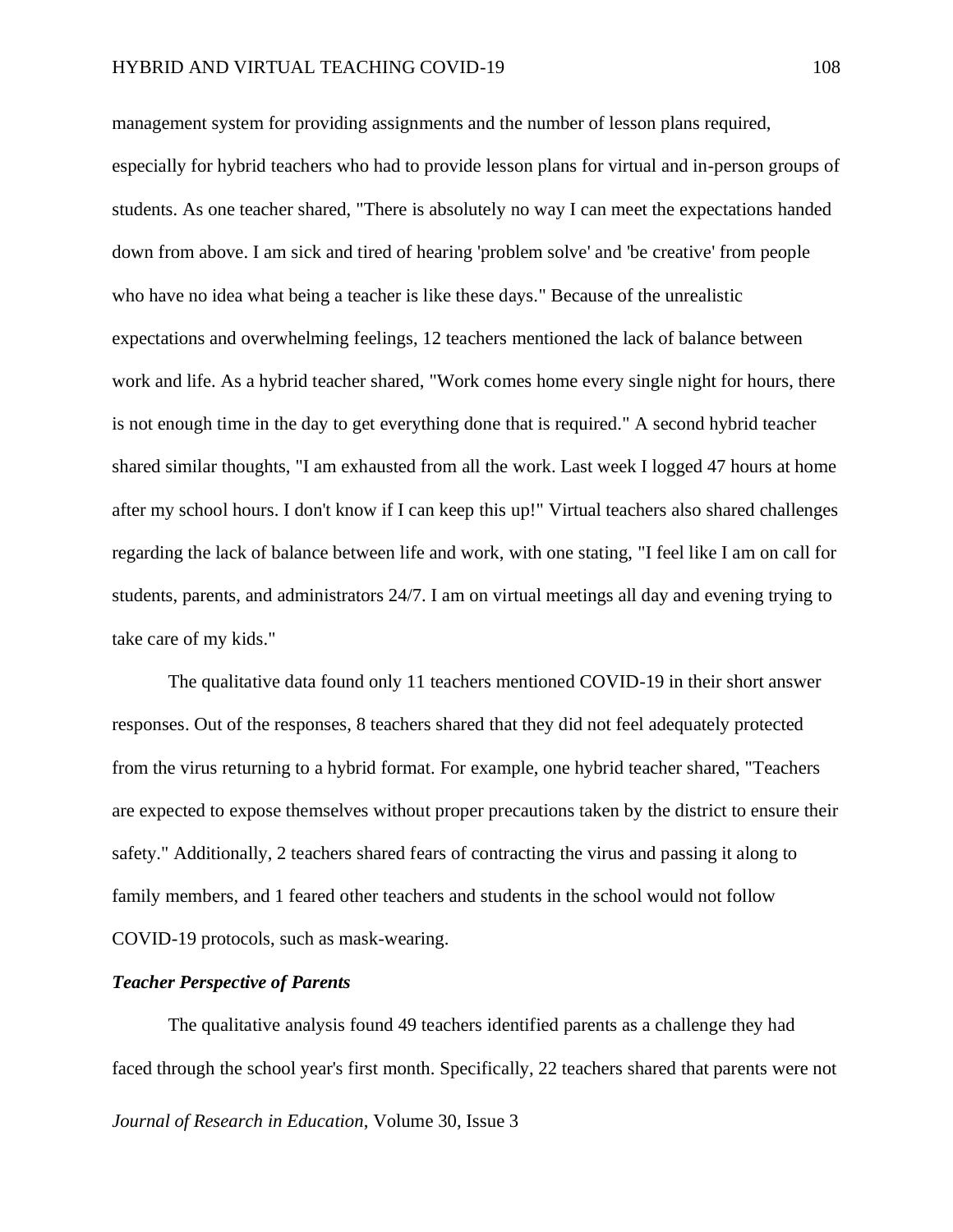supportive of instruction at home, 22 teachers shared parents having unrealistic expectations/ anger towards teachers, 5 teachers shared were unable to contact parents, and 4 teachers shared frustrations with parents not knowing how to use the technology.

Regarding parent support of instruction at home, teachers specifically shared that parents did not ensure their students completed assignments or attended virtual classes. As shared by an all-virtual teacher, "I have a hard time getting ahold of parents or getting them to support their child completing work." Similarly, a hybrid teacher shared, "Parents refuse to make their kids work on virtual days." Another common theme shared by the sample of teachers about parents focused on parents' unrealistic expectations of teachers and anger toward teachers. This included parent frustration with all-virtual schools not going back to at least a hybrid schedule or parent frustration in general. One all-virtual teacher shared that she believed the perception parents had of teachers also came from the media. "The negative feedback and perception of teachers in the media and with parents are terrible. We are not lazy; we just want to be safe!" Another all-virtual teacher shared, "Dealing with parents who are not happy about their kids learning remotely has been a daily struggle."

Teachers have also been the first contact for teachers during the return to learning of 2020-2021, which has led to teachers receiving the blunt of parent anger with teachers sharing, "Belligerent parents have been the biggest challenge I have faced," and "Parents are blaming teachers for everything from technology not working to students not completing work." Seven additional teachers noted "angry parents" as the most significant challenge they had faced but did not provide any more detail about their interactions with parents. Furthermore, an all-virtual teacher shared that parents in her district went beyond sharing frustrations with teachers but criticized teachers on social media and at school board meetings. "Parents are stressed and don't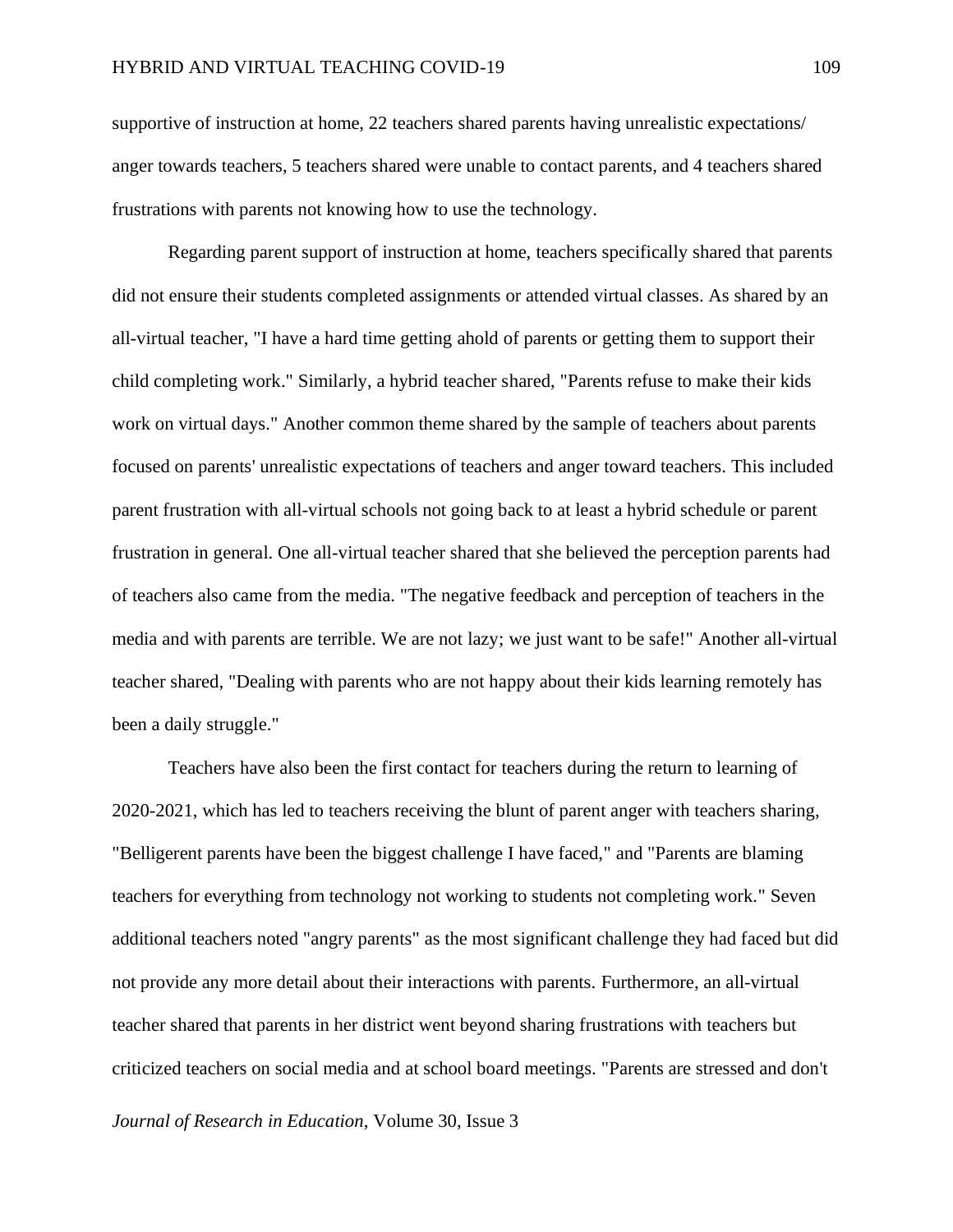generally understand what teachers do. They are criticizing every decision and instructional approach on social media and at school board meetings. It's like teachers cannot do anything right!"

## **Discussion**

The results of this exploratory study suggest that teachers who returned to the classroom in 2020-2021 during the COVID-19 pandemic felt high levels of stress approximately one month into the school year. Specifically, predictor variables for teacher stress included CAS, current teaching anxiety, anxiety communicating with parents, and administrative support. However, the variables focused on technology and virtual instruction did not predict teacher stress. The results also provide teacher perspective on stress suggesting the workload, COVID-19, and parents' strong influence on teacher stress.

With limited research available on the impact of COVID-19 on teaching, the current findings elucidate variables that are most proximal to teacher stress, and thus, what topics schools, districts, and researchers need to attend to maintain the critical teaching workforce. Additionally, the qualitative data provided insight into specific aspects that influenced teacher stress. Finally, with the changes brought on by the COVID-19 pandemic, the results suggest that teachers are facing new challenges, which are affecting teachers' stress.

The current results are understandable, and teachers need support during this unprecedented time (Bottiani et al., 2019; Herman et al., 2018). Support might include instructional, technology, or emotional support to ease teacher stress. During the return to learning process, teachers felt high stress levels due to several variables, including anxiety, parent communication, administrator support, and COVID-19 anxiety. Additionally, teachers shared feeling overwhelmed with the amount of work and tasks districts and administrators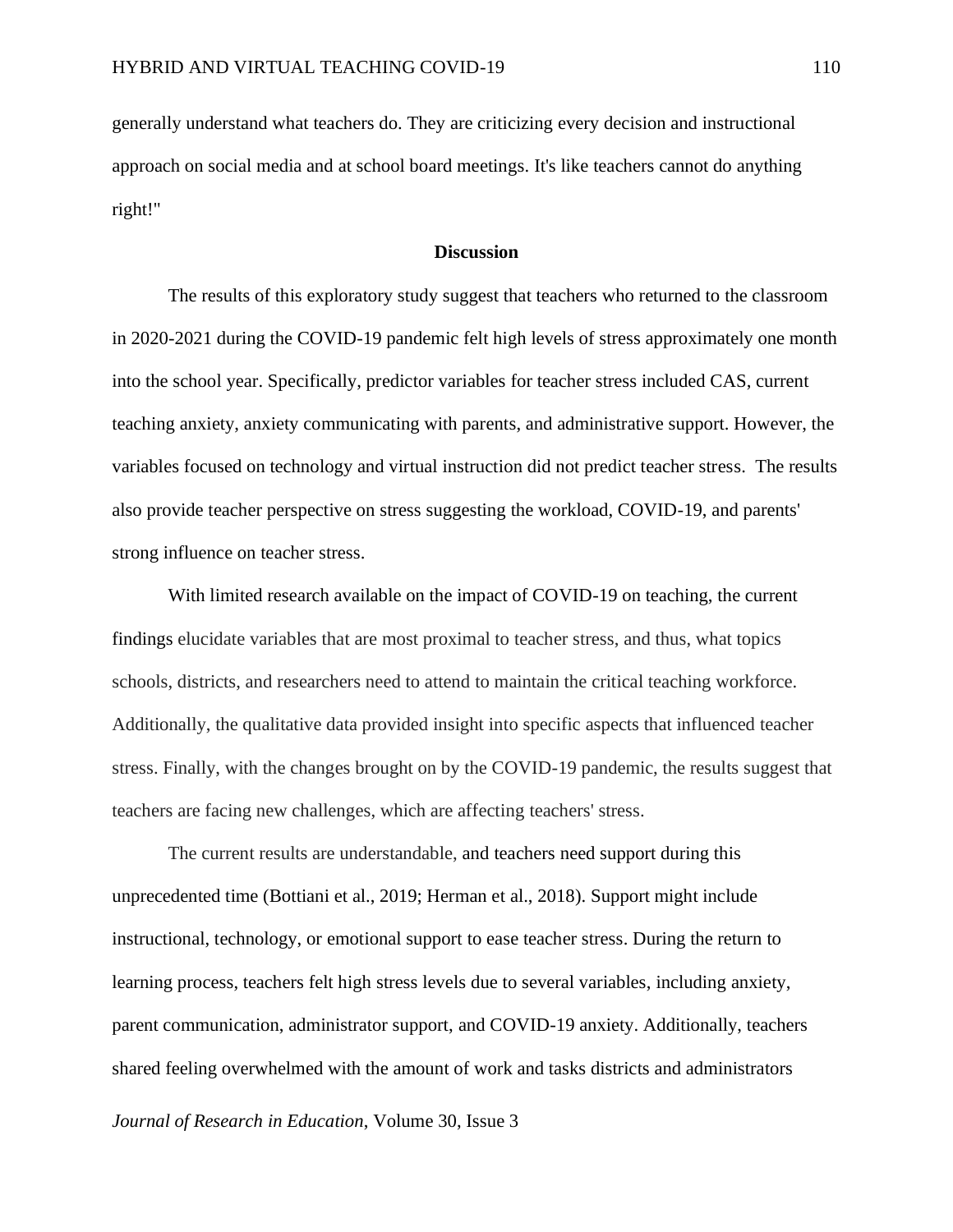asked of them. Though teacher stress stemming from day-to-day requirements is not abnormal for teachers (Ferguson et al., 2012; Skaalvik & Skaalvik, 2015), teachers faced different requirements and expectations during the COVID-19 pandemic, such as balancing in-person and virtual students and new learning management systems. District and school administrators need to provide supportive environments and instructional guidance to teachers to ease stress around instruction by guiding instructional expectations and support from the top-down. Furthermore, districts and schools may need to take a step back and determine the purpose of each task they ask teachers to complete. It may be necessary to have teachers focus on essential skills and tasks for student learning rather than adding extra communication, instruction, or administrative tasks to teachers' workload.

Districts can support teachers through several outlets, such as providing relevant professional development (PD) for instructional technology, supporting teacher communication with parents, and support teacher mental health. To support teacher mental health, districts can provide telehealth options for teachers to have an outlet outside the school to address stress teachers may have during the school year. Districts may also provide teachers a mental health day to support the greater degree of self-care needed during these stressful times. Within the school building, administrators can also provide a supportive environment by talking to teachers about their needs, resources, and expectations (Bottiani et al., 2019; Herman et al., 2018). At the district or state level, policymakers may consider removing testing requirements for the current school year (Nathaniel et al., 2016; Ryan et al., 2017) as teachers, schools, and families are working through the challenges of the COVID-19 pandemic.

*Journal of Research in Education*, Volume 30, Issue 3 Lastly, teaching virtually or in a hybrid setting is new for all teachers. Districts need to support teachers learning of new learning platforms and use of district technology. This includes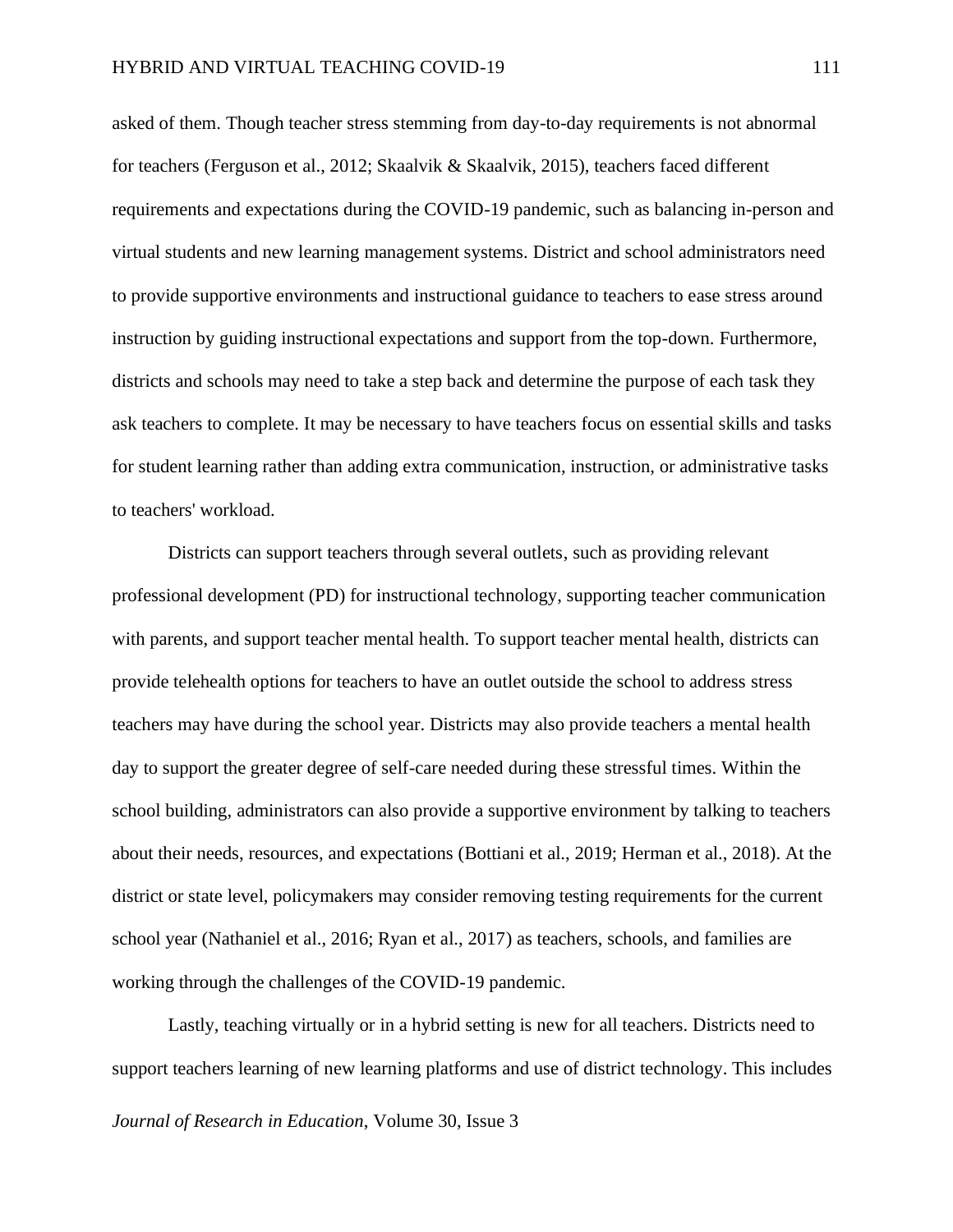gathering information from teachers on relevant PD and providing accessible daily support within the school building (Bottiani et al., 2019; Herman et al., 2018). Additionally, as the primary contact for parents, teachers often receive the brunt of parents' criticisms regarding educational decisions made by the district or school. Districts and schools need to support teachers' communication with parents by providing clear communication and support to parents at the district and school levels. Though communication between teachers and parents is important, schools and districts need to support teachers, especially when communicating with parents who are quick to blame the teacher for any educational issue as this may lead to teacher burnout (Pelletier et al., 2002).

## **Limitations and Future Directions**

The current study is one of the first to explore the potential effects of returning to teaching during fall 2020. However, the current study had some limitations that future studies should look to address. First, data collection occurred at one point in time during the fall 2020 academic school year; given the assumption that teacher perspectives may change throughout the year, a longitudinal study should examine teacher stress throughout the school year. Furthermore, a longitudinal study would allow researchers to track changes in teacher stress as many districts look to change instructional approaches, with districts transitioning from all virtual instruction to a hybrid format and eventually to all in-person.

Second, the current study had a limited sample size of teachers and unequal groups for all teacher subgroups. This may limit the external validity and thus, researchers should be cautious with the generalizability of the results. Future studies should include larger sample sizes and equal samples of teachers based on locations, instructional type, and demographics. Lastly, future studies could implore more robust survey instruments to measure teacher stress and more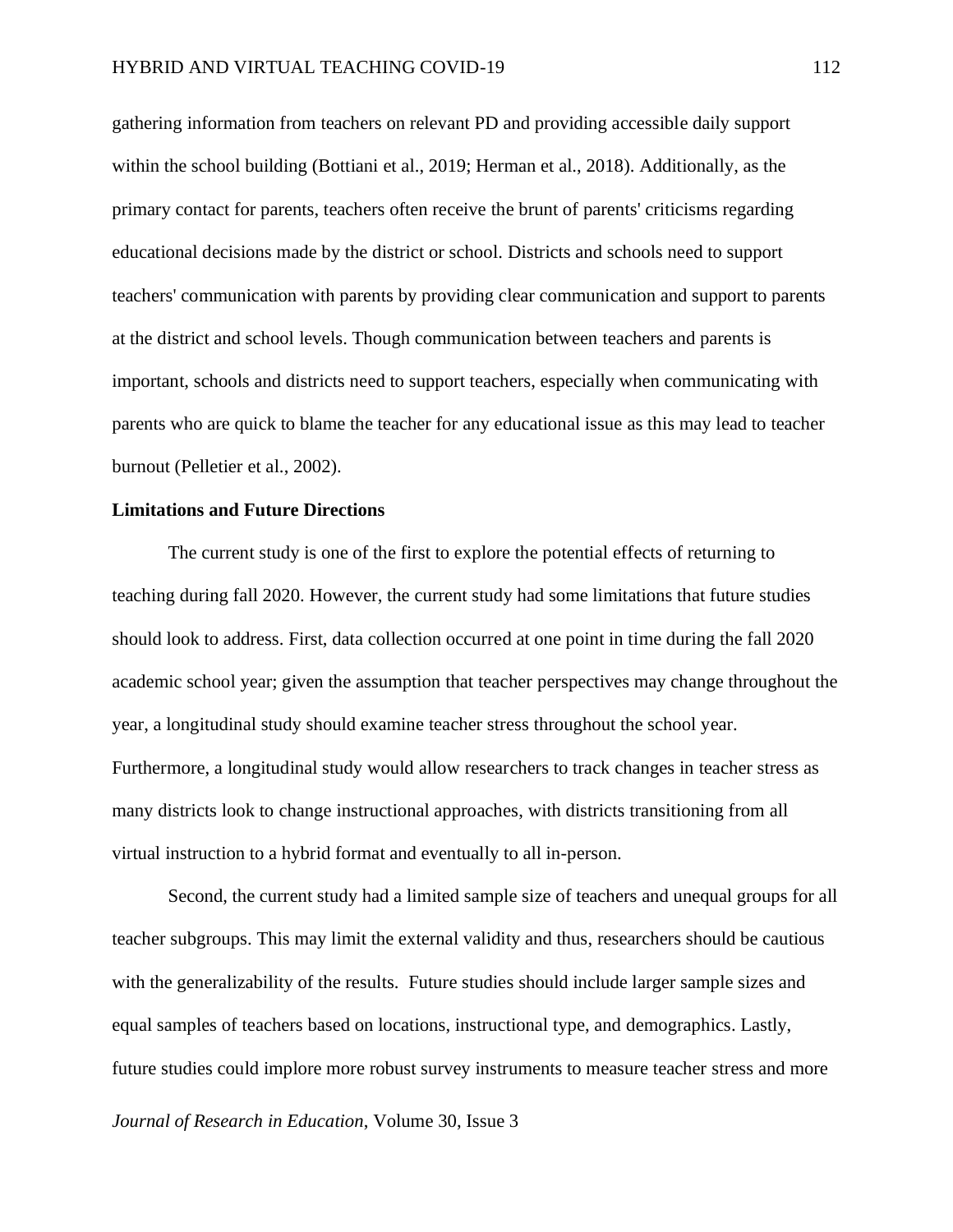robust qualitative data. Though the instruments used in the current study have strong validity and reliability, future research may consider alternative instruments to gain more insight into a particular construct.

In conclusion, the current study found hybrid and virtual elementary teachers faced high stress levels one month into the 2020-2021 school year. Specifically, teachers shared thoughts on feeling overwhelmed with work, unrealistic expectations, and challenging parents. The current results also suggest predictor variables that may influence teacher stress. Future research should continue to investigate the impact of COVID-19 on teachers as they are essential workers during the COVID-19 pandemic. Schools and districts need to understand the potential impact on teachers as they navigate the challenges of teaching during a pandemic.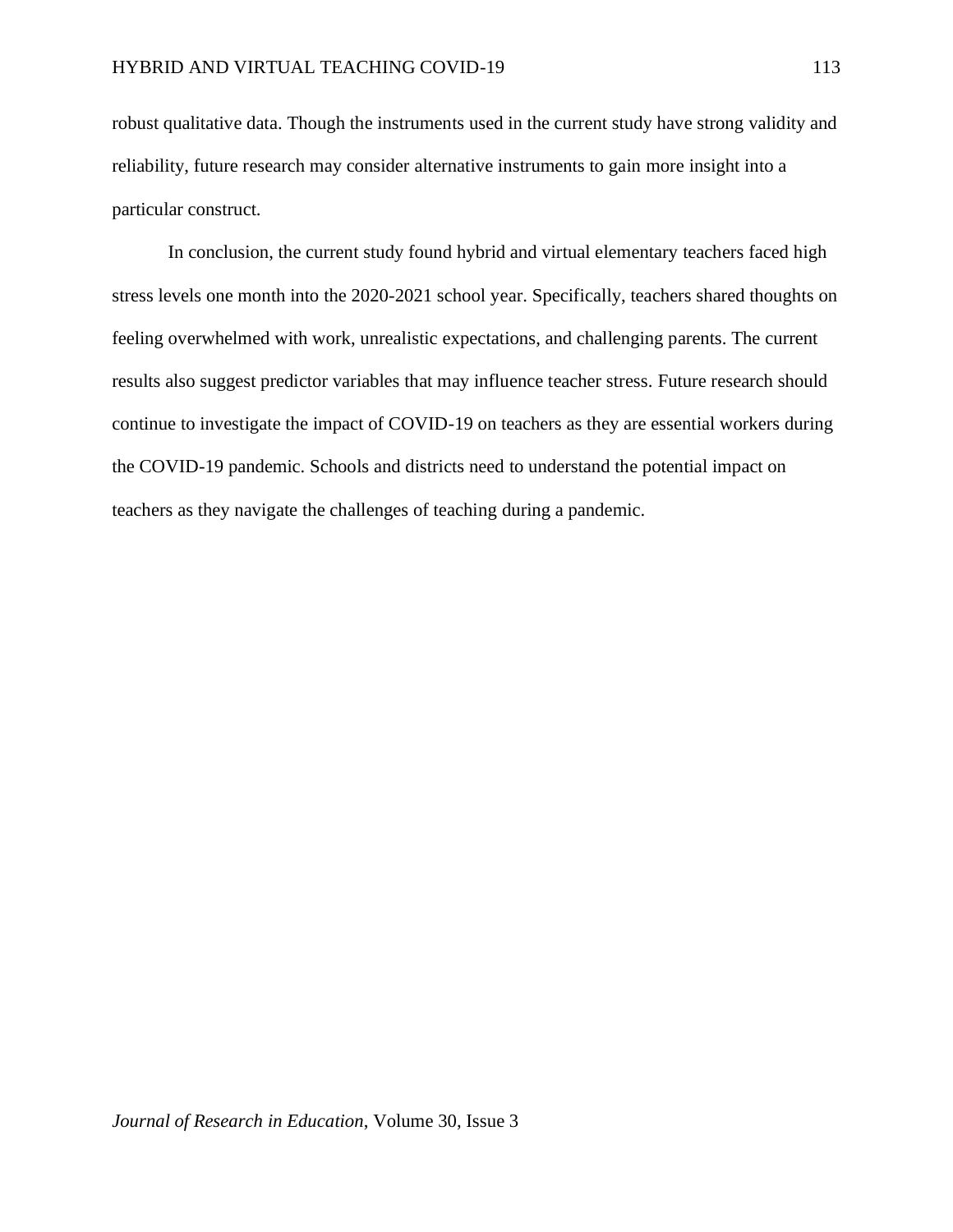## **References**

- Bintliff, A. (2020, September 8). How COVID-19 has influenced teachers' well-being [Blog post]. *Psychology Today*.
- Bottiani, J. H., Duran, C. A., Pas, E. T., & Bradshaw, C. P. (2019). Teacher stress and burnout in urban middle schools: Associations with job demands, resources, and effective classroom practices. *Journal of School Psychology*, *77*, 36-51.<https://doi.org/10.1016/j.jsp.2019.10.002>
- Braun, S. S., Roeser, R. W., Mashburn, A. J., & Skinner, E. (2019). Middle school teachers' mindfulness, occupational health and well-being, and the quality of teacher-student interactions. *Mindfulness*, *10*(2), 245-255. <https://doi.org/10.1007/s12671-018-0968-2>
- Braun, V., Clarke, V., Boulton, E., Davey, L., & McEvoy, C. (2020). The online survey as a qualitative research tool. *International Journal of Social Research Methodology*, 1-14. <https://doi.org/10.1080/13645579.2020.1805550>
- Center for Disease Control and Prevention. (2020, April 27). *Coronavirus Disease 2019*. Center for Disease Control and Prevention. Retrieved from [https://www.cdc.gov/coronavirus/2019](https://www.cdc.gov/coronavirus/2019-ncov/global-covid-19/index.html) [ncov/global-covid-19/index.html](https://www.cdc.gov/coronavirus/2019-ncov/global-covid-19/index.html)
- Davey, H. M., Barratt, A. L., Butow, P. N., & Deeks, J. J. (2007). A one-item question with a Likert or Visual Analog Scale adequately measured current anxiety. *Journal of clinical epidemiology*, *60*(4), 356-360.<https://doi.org/10.1016/j.jclinepi.2006.07.015>
- Ferguson, K., Frost, L., & Hall, D. (2012). Predicting teacher anxiety, depression, and job satisfaction. *Journal of teaching and learning*, *8*(1). 27-42. <https://doi.org/10.22329/JTL.V8I1.2896>
- Fitchett, P. G., McCarthy, C. J., Lambert, R. G., & Boyle, L. (2017). An examination of US first-year teachers' risk for occupational stress: Associations with professional preparation and occupational health. *Teachers and Teaching: Theory and Practice*, *24*(2), 99-118. <https://doi.org/10.1080/13540602.2017.1386648>
- Harmsen, R., Helms-Lorenz, M., Maulana, R., & van Veen, K. (2018). The relationship between beginning teachers' stress causes, stress responses, teaching behaviour and attrition. *Teachers and Teaching*, *24*(6), 626-643.<https://doi.org/10.1080/13540602.2018.1465404>
- Herman, K. C., Hickmon-Rosa, J. E., & Reinke, W. M. (2018). Empirically derived profiles of teacher stress, burnout, self-efficacy, and coping and associated student outcomes. *Journal of Positive Behavior Interventions*, *20*(2), 90-100.<https://doi.org/10.1177/1098300717732066>
- Honigsfeld, A. & Nordmeyer, J. (2020). Teacher collaboration during a global pandemic. *Educational Leadership* [Special report], *77*, 47-50.
- Klassen, R. M., & Chiu, M. M. (2010). Effects on teachers' self-efficacy and job satisfaction: Teacher gender, years of experience, and job stress. *Journal of educational Psychology*, *102*(3), 741- 756. https://doi.org/10.1037/a0019237
- Kyriacou, C. (2001). Teacher stress: Directions for future research. *Educational review*, *53*(1), 27-35. <http://0-dx.doi.org/10.1080/00131910120033628>
- Lambert, R., Fitchett, P., McCarthy, C., & Eyal, M. (2018). Examining elementary teachers' risk for occupational stress: Associations with teacher, school, and state policy variables. *Teachers College Record*, *120*(12), 1-42.
- *Journal of Research in Education*, Volume 30, Issue 3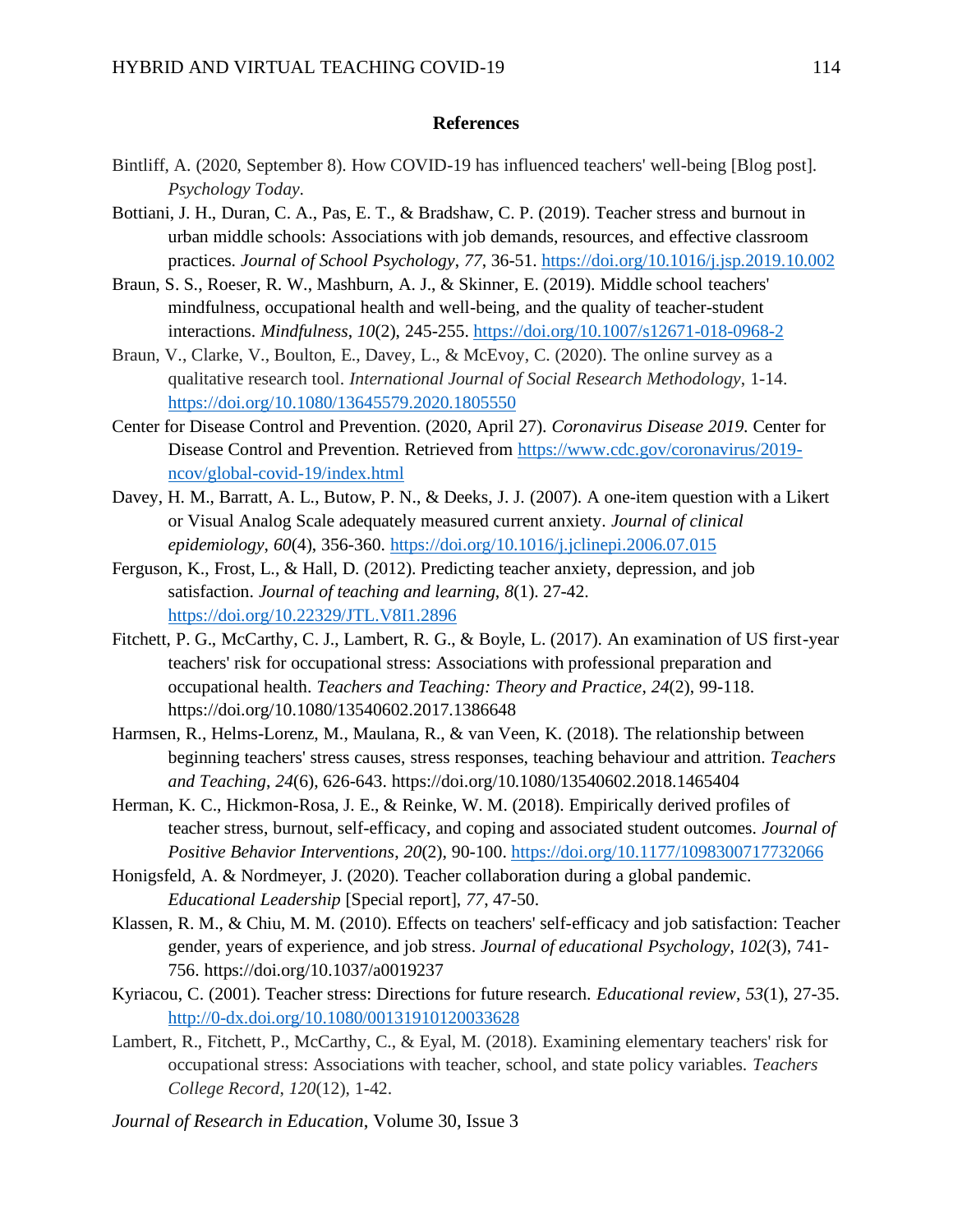- Lambert, R. G., McCarthy, C., O'Donnell, M., & Melendres, L. (2007). Teacher stress and classroom structural characteristics in elementary settings. *Emerging thought and research on student, teacher, and administrator stress and coping*, *5*, 109-130.
- Larson, M., Cook, C. R., Fiat, A., & Lyon, A. R. (2018). Stressed teachers don't make good implementers: Examining the interplay between stress reduction and intervention fidelity. *School Mental Health*, *10*(1), 61-76. <https://doi.org/10.1007/s12310-018-9250-y>
- Lee, S. A. (2020). Coronavirus Anxiety Scale: A brief mental health screener for COVID-19 related anxiety. *Death Studies.* <https://doi.org/10.1080/07481187.2020.1748481>
- Leech, N. L., Gullett, S., Howland Cummings, M., & Haug, C. A. (2020). Challenges of remote teaching for K-12 teachers during COVID-19. *Educational Leadership in Action*, *7*(1).
- Maslach, C. & Leiter, M. P. (2016). Burnout. In Fink, G. (Ed.), Stress: Concepts, cognition, emotion, and behavior (pp.351-357). Academic Press.
- Marshall, D. T., Shannon, D. M., & Love, S. M. (2020). How teachers experienced the COVID-19 transition to remote instruction. *Phi Delta Kappan*, *102*(3), 46-50.
- McLean, L., & Connor, C. M. (2015). Depressive symptoms in third-grade teachers: Relations to classroom quality and student achievement. *Child development*, *86*(3), 945-954. <https://doi.org/10.1111/cdev.12344>
- Nathaniel, P., Pendergast, L. L., Segool, N., Saeki, E., & Ryan, S. (2016). The influence of test-based accountability policies on school climate and teacher stress across four states. *Teaching and Teacher Education*, *59*, 492-502.<https://doi.org/10.1016/j.tate.2016.07.013>
- Pelletier, L. G., Séguin-Lévesque, C., & Legault, L. (2002). Pressure from above and pressure from below as determinants of teachers' motivation and teaching behaviors. *Journal of educational psychology*, *94*(1), 186-196.<https://doi.org/10.1037/0022-0663.94.1.186>
- Pressley, T. (2021). Factors contributing to teacher burnout during COVID-19. *Educational Researcher*, *50* (5), 325-327.<https://doi.org/10.3102/0013189X211004138>
- Ryan, S. V., Nathaniel, P., Pendergast, L. L., Saeki, E., Segool, N., & Schwing, S. (2017). Leaving the teaching profession: The role of teacher stress and educational accountability policies on turnover intent. *Teaching and Teacher Education*, *66*, 1-11. <https://doi.org/10.1016/j.tate.2017.03.016>
- Seidman, S. A., & Zager, J. (1986). The Teacher Burnout Scale. *Educational Research Quarterly*, 11(1), 26-33.
- Simmons, D. (2020). Why COVID-19 is our equity check. *Educational Leadership* [Special report], *77,* 51-53.
- Skaalvik, E. M., & Skaalvik, S. (2015). Job Satisfaction, Stress and Coping Strategies in the Teaching Profession-What Do Teachers Say?. *International education studies*, *8*(3), 181-192. <http://dx.doi.org/10.5539/ies.v8n3p181>
- Stoeber, J., & Rennert, D. (2008). Perfectionism in school teachers: Relations with stress appraisals, coping styles, and burnout. *Anxiety, stress, and coping*, *21*(1), 37-53. <https://doi.org/10.1080/10615800701742461>
- Strauss, A., & Corbin, J. (1998). *Basics of qualitative research* (2nd ed.). Sage.
- Tabachnick, B. G., & Fidell, L. S. (2001). Chapter 4. Cleaning up your act. *Using Multivariate Statistics. 4th ed.* Allyn and Bacon.
- *Journal of Research in Education*, Volume 30, Issue 3